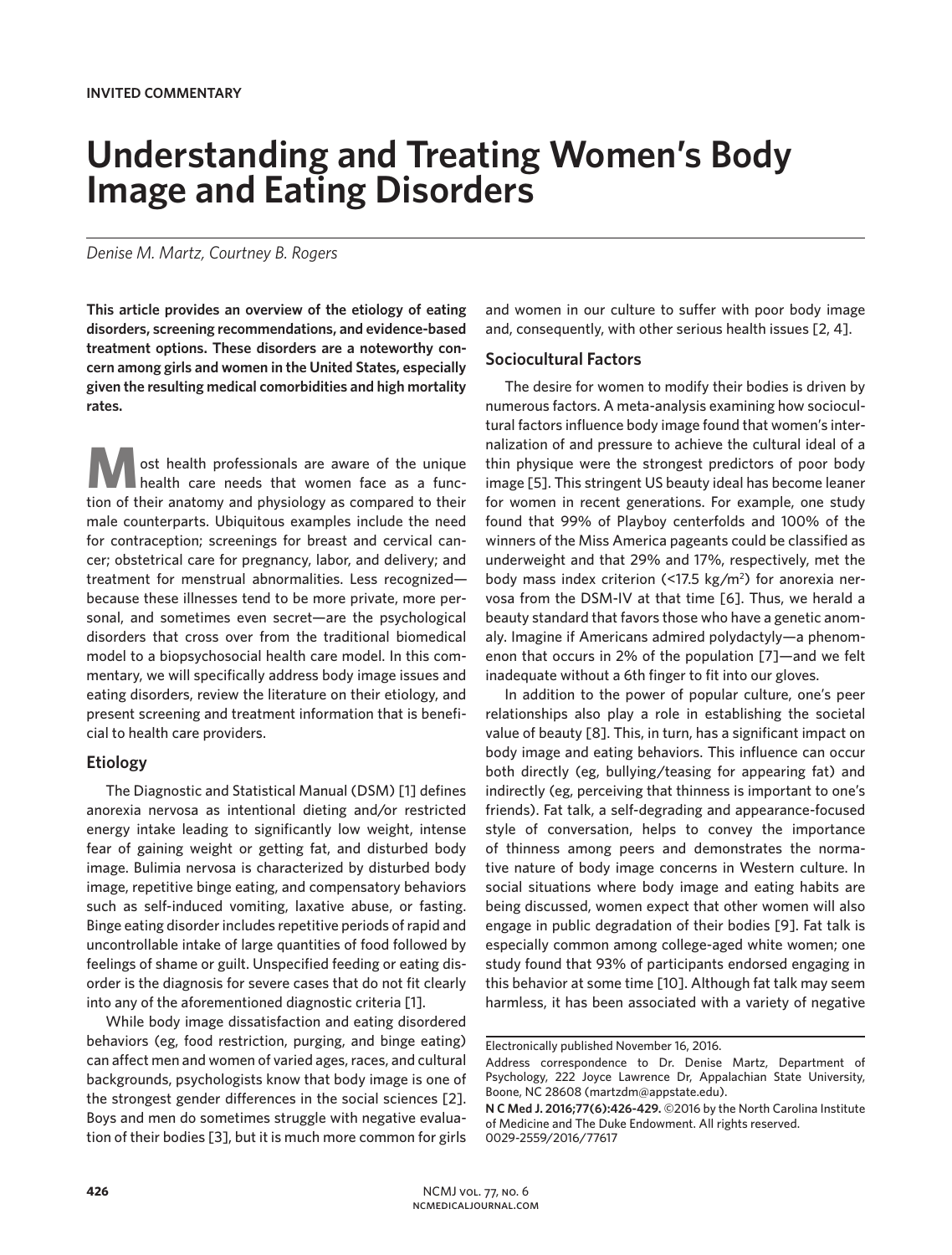*Ezzell sidebar*

outcomes, such as higher body image dissatisfaction and depression scores.

## **Screening for Body Image Dissatisfaction and Eating Disorders**

Just as health professionals address how body size, nutrition, and sedentary lifestyle can place patients at risk for type 2 diabetes, they can also screen patients for body image and eating issues. Encouraging health professionals to directly listen for fat talk and/or screen for body image concerns is important, as body image dissatisfaction is one of the strongest predictors of developing an eating disorder [11]. Eating disorders, especially anorexia nervosa, have the highest mortality rates of all of the psychological disorders listed in the DSM-5 [1]. Using the National Death Index and eating disorder criteria from the DSM-IV, researchers found that crude mortality rates were 3.9% for bulimia, 4.0% for anorexia, and 5.2% for "eating disorder, not otherwise specified" (the latter category is listed in the DSM-5 as unspecified feeding or eating disorder [12]). Although unspecified eating disorders are often considered to be subclinical versions of "true" eating disorders, they can involve similar levels of functional impairment [13] and significant mortality [12].

Health professionals who greet and weigh patients should be watchful for dialogue such as fat talk and may need to inquire about these concerns directly. The Academy for Eating Disorders [14] recommends a more thorough assessment of patients who present with symptoms such as significant or unusual fluctuations in weight, abnormally low electrolyte levels, excessive exercise habits, abnormal menstrual patterns, atypically slow heart rate, or a history of utilizing inappropriate weight-control behaviors (eg, vomiting, diet pills). A comprehensive screening tool, such as the SCOFF questionnaire [15], is particularly useful in primary care settings. It includes 5 questions that can be administered conveniently in verbal or written form (eg, "Do you believe yourself to be fat when others say you are too thin?"), and it provides a quick and psychometrically sound method for identifying potential body image and eating concerns. Other professionals have described how to screen and diagnose patients with eating disorders who present for primary care, often with nebulous medical symptoms such as dizziness, fatigue, and heartburn [16]. They recommend taking steps to form a strong therapeutic relationship, which is especially crucial if there is secrecy involved in the presentation of the disorder.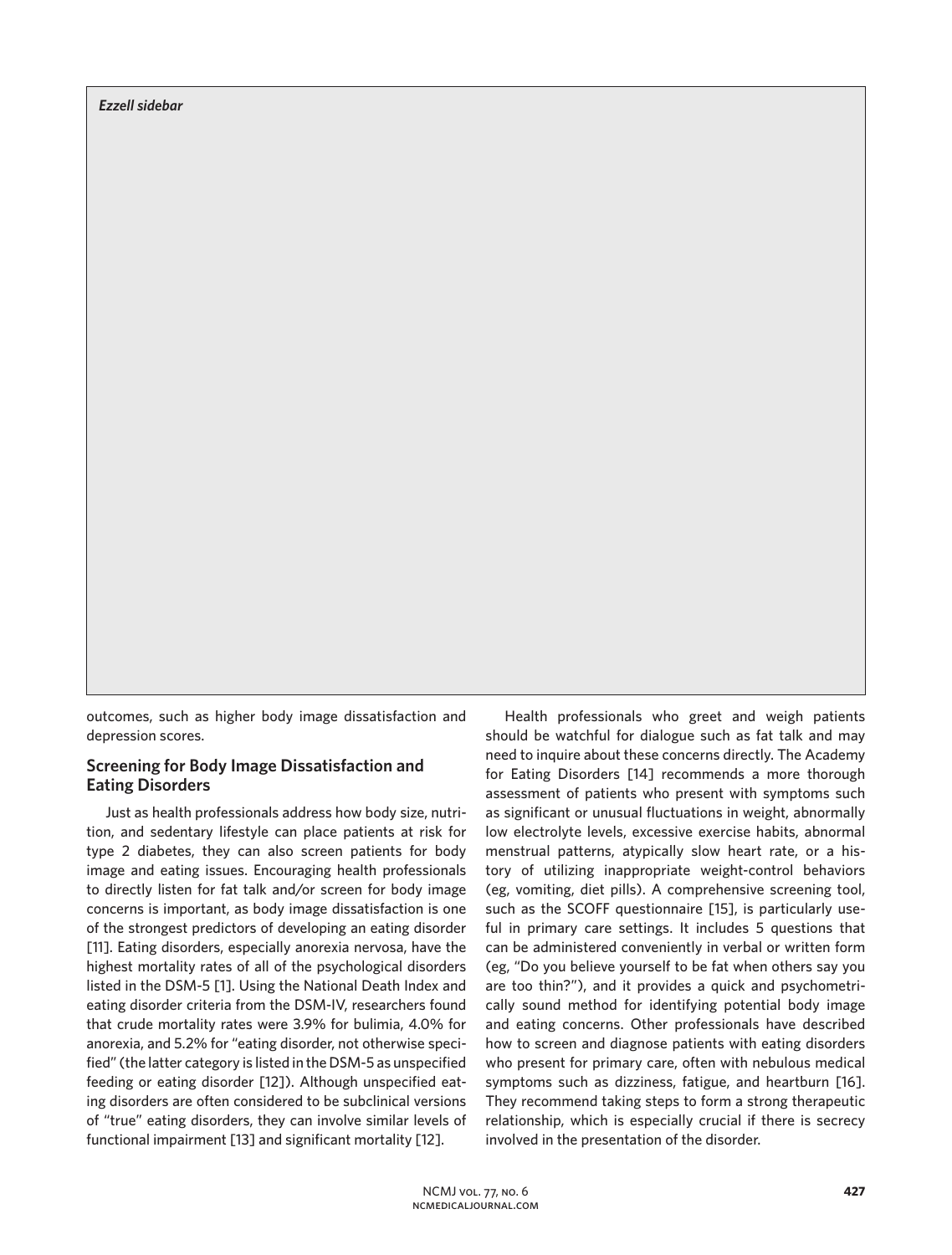# **Suicide Screening**

Rates of suicidal ideation and suicide attempts for individuals with eating disorders are quite high and account for a significant number of deaths in those with eating disorders [17, 18]. Because of this risk, it is important for health care providers to screen for these concerns if eating disorders or body-related issues are identified. Seeking help for vague symptoms like dizziness, acid reflux, or insomnia may be the patient's way of asking for help for more serious concerns such as chronic suicidal ideation. In health care practices that have staff clinical psychologists, counselors, or social workers, patients who show possible signs of suicidal ideation should receive immediate evaluation and consultation from these professionals. Hence, it is important that primary care practitioners are comprehensive in their evaluation so that some intervention can be provided while these patients are in their office.

# **Empirically-Supported Treatments for Eating Disorders**

Health professionals who identify eating disorders have an opportunity to refer them to a professional team that can provide evidence-based treatments. This is particularly

important because early detection and treatment lowers rates of morbidity and mortality [19]. An effective eating disorder treatment approach typically involves a collaborative interdisciplinary team with multiple key players to address physiological as well as psychological concerns. At a minimum, the treatment team should consist of a physician, a dietician, and a mental health professional. Additional team members may include a dental specialist and/or a psychiatrist. Goals of treatment will vary depending on the individual but commonly include medical stabilization (eg, restoration of weight and/or electrolyte balance) and modification of maladaptive food- and appearance-related behaviors and beliefs; for example, therapy may challenge the patient's beliefs about "safe" and "unsafe" foods to eat or modify distorted body image through mirror work and exposure therapies.

Cognitive behavioral psychotherapy (CBT) was found in a meta-analysis to be superior to medications alone and was effective in treating bulimia nervosa [20]. In an additional meta-analysis, CBT also showed strong treatment effectiveness for bulimia [21]. A meta-analytic review that compared CBT and medications for treatment of binge-eating disorder found strong effects for CBT, medium effect sizes for antidepressant medications, and no additional effect for com